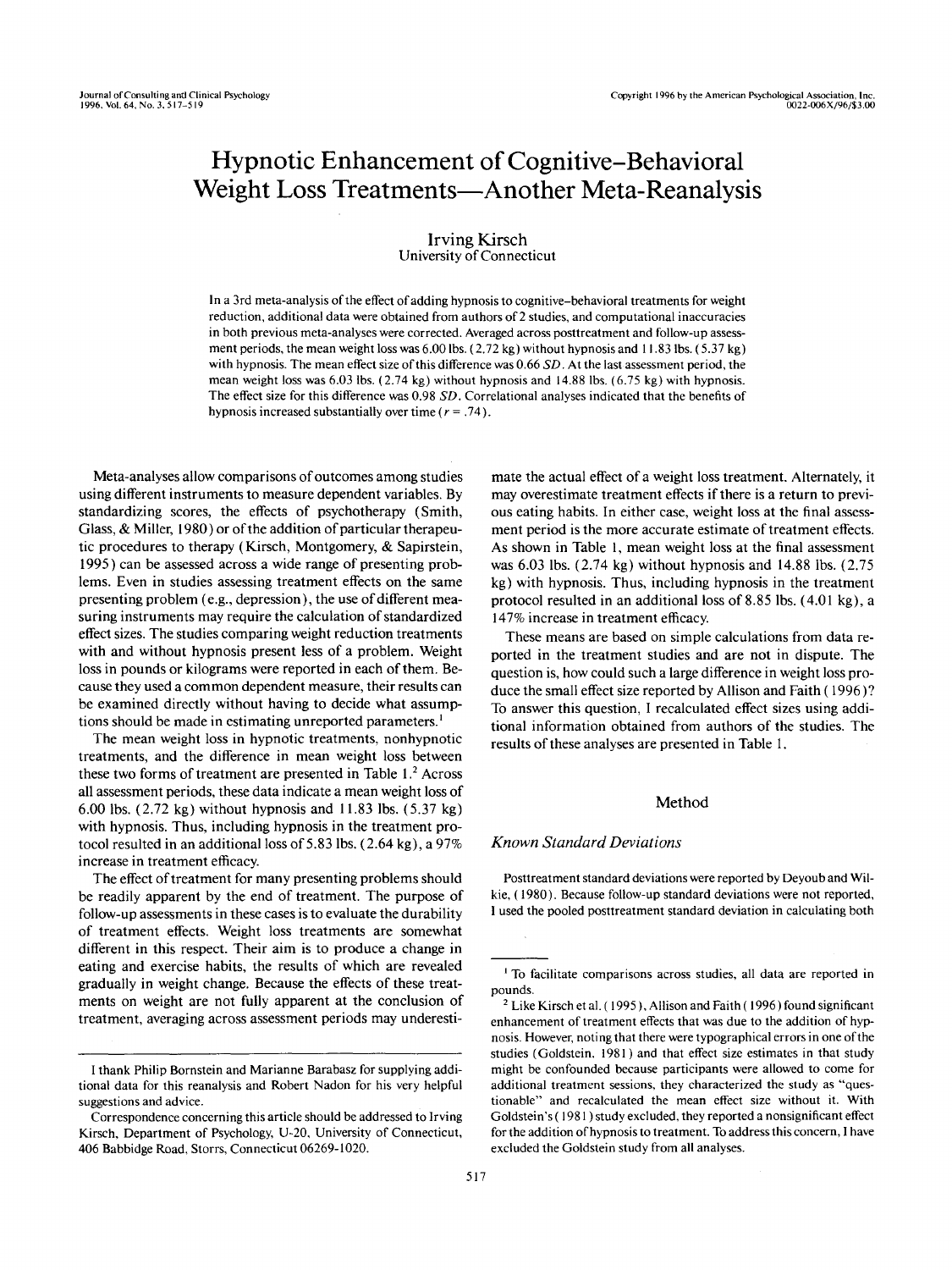| Study                      | Sample<br>Mean<br>size |    |              | All assessments |       |                | Final assessment |       |                      |
|----------------------------|------------------------|----|--------------|-----------------|-------|----------------|------------------|-------|----------------------|
|                            |                        |    |              | Weight loss     |       |                | Weight loss      |       |                      |
|                            | <b>NH</b>              | н  | pooled<br>SD | NH              | Н     | Effect<br>size | NH               | н     | Effect<br>size       |
| Bornstein & Devine (1980)  | 9                      | 9  | 8.67         | 7.18            | 10.03 | 0.33           | 7.68             | 13.50 | 0.67                 |
| Deyoub & Wilkie (1980)     | 18                     | 17 | 6.34         | 4.65            | 3.65  | $-0.16$        | 5.30             | 6.00  | 0.11                 |
| Wadden & Flaxman           |                        |    |              |                 |       |                |                  |       |                      |
| (1981)                     | 10                     | 10 | 5.74         | 7.47            | 5.73  | $-0.30$        | 6.10             | 4.60  | $-0.28$ <sup>a</sup> |
| Bolocofsky et al. (1985)   | 52                     | 57 | 9.84         | 6.83            | 16.24 | 0.95           | 6.83             | 21.83 | 1.52                 |
| Barabasz & Spiegel (1989): |                        |    |              |                 |       |                |                  |       |                      |
| Standard                   |                        | 16 | 6.79         |                 | 7.50  | 0.68           |                  | 7.50  | 0.68                 |
| Control <sup>b</sup>       | 14                     |    |              | 2.87            |       |                | 2.87             |       |                      |
| Barabasz & Spiegel (1989): |                        |    |              |                 |       |                |                  |       |                      |
| Individualized             |                        | 15 | 8.07         |                 | 14.11 | 139            |                  | 14.11 | 1.39                 |
| Weighted mean              |                        |    |              | 6.00            | 11.83 | 0.66           | 6.03             | 14.88 | 0.98                 |

|  | Mean Weight Loss (in Pounds) and Effect Sizes as a Function of |  |  |  |  |
|--|----------------------------------------------------------------|--|--|--|--|
|  | Hypnotic and Nonhypnotic Treatment                             |  |  |  |  |

*Note.* 1 lb. = 0.4536 kg. NH = no hypnosis; H = hypnosis.

<sup>a</sup> The pooled SD for this effect was 5.38. <sup>b</sup> Control group data corresponding to both standard and individualized analyses of Barabasz and Spiegel (1989).

effect sizes.<sup>3</sup> Posttreatment and follow-up standard deviations were reported by Wadden and Flaxman (1981). Because standard deviations were not reported by Barabasz and Spiegel (1989), I contacted M. Barabasz, who supplied exact standard deviations for each group. Use of these standard deviations indicated that Kirsch et al. (1995) and Allison and Faith (1996) had underestimated the effect sizes for this study.

#### *Estimated Standard Deviations*

Exact standard deviations were unavailable for two studies (Bolocofsky, Spinier, & Coulthard-Morris, 1985; Bornstein & Devine, 1980), both of which had reported the results of two-factor analyses of variance (ANOVAs), with one between-participants factor (treatment) and one within-subjects factor (time). I obtained exact means and the original ANOVA tables for the Bornstein and Devine study from P. H. Bornstein. The mean square error for the within-subjects effects in the Bolocofsky et al. study was calculated using the methods described in Winer, Brown, and Michels (1991). I then estimated the pooled standard deviation for each of these studies as  $(MS<sub>error</sub>/1 - r<sup>2</sup>)<sup>1/2</sup>$ ; Smith et al., 1980), using Allison and Faith's (1996) estimate of the relation between measures ( $r^2 = 0.45$ ).

As can be seen in Table 1, the standard deviations estimated in this manner are larger than any of the known standard deviations, suggesting that the resulting effect sizes are conservative estimates. Allison and Faith's (1996) effect sizes of 0.07 for the Bornstein and Devine study and 0.27 for the Bolocofsky et al. study imply standard deviations of 41 and 35 Ibs. (18.60 and 15.88 kg), respectively. As these are more than four times the largest of the known standard deviations, the effect sizes they reported for these studies are likely to be substantial underestimates.

### Results

From these data, I calculated mean effect sizes weighted by sample size, the variances of the population effect sizes, and confidence intervals, as described by Hunter & Schmidt (1990, pp. 285-287 and 437-438). The mean weighted effect averaged across assessments was 0.66 *SD* (variance = .20, *p <* .01) and

that for the last assessment period of each study was 0.98  $(variance = .36, p < .001).$ 

The variance in population effect sizes indicates the presence of a moderator. One important difference between studies was the length of time between the end of treatment and the final assessment, ranging from 2 months in the Deyoub and Wilkie study to 2 years in the Bolocofsky et al. study. The original meta-analysis reported a significant correlation between effect size and time of assessment. A recalculation of that relation using differences in mean weight loss in place of effect size indicates that it is highly robust  $(r = .74, p < .01)$ . Although this accounts for much of the variability in effect sizes, within-study differences (e.g., Barabasz & Spiegel, 1989) suggest that procedural differences in the hypnotic component also contribute to differential effectiveness.

#### Discussion

Kirsch et al. noted that the exact magnitude of the effect of adding hypnosis to weight reduction treatments "is uncertain because of the failure to report standard deviations in most of the weight reduction studies" (1995, p. 218). In this third metaanalysis of these data, I reduced the uncertainty by obtaining actual standard deviations for two of the six comparisons (Barabasz & Spiegel, 1989). These additional data, the use of different calculation methods, and the exclusion of a study deemed "questionable" by Allison and Faith (1996) resulted in

Table 1

<sup>&</sup>lt;sup>3</sup> Effect sizes can be calculated as the difference in means divided by either the standard deviation of the control group (Glass, 1977) or the pooled standard deviation (Hunter & Schmidt, 1990). Where actual standard deviations were reported, those of the control group were used by Kirsch et al. (1995) to calculate effect sizes. To facilitate comparison with the data as reported by Allison and Faith (1996), I used pooled standard deviations in this reanalysis.